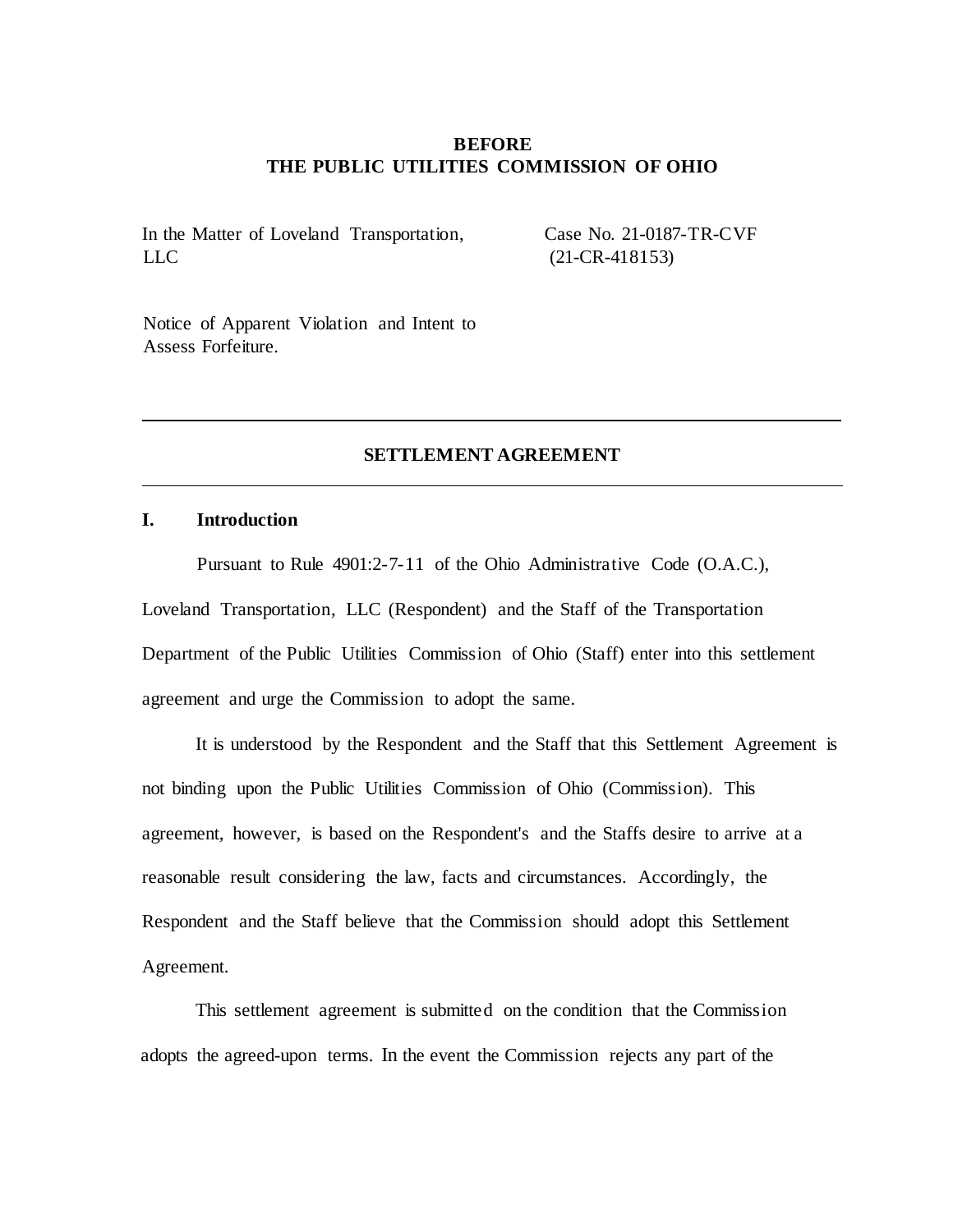settlement agreement, or adds to, or otherwise materially modifies its terms, either party shall have the right, within thirty days of the date of the Commission's entry or order, to file an application for rehearing that includes a request to terminate and withdraw from the Settlement Agreement. Upon the application for rehearing and request to terminate and withdraw from the Settlement Agreement being granted by the Commission, the Settlement Agreement shall immediately become null and void. In such event, the parties shall proceed to a hearing as if this Settlement Agreement had never been executed.

### **II. Procedural History**

A. On December 30, 2020 a compliance review was conducted at the Respondent's facility in Cincinnati, Ohio. The compliance review discovered the following violations:

| Code                     | <b>Violation</b>                                                 | Forfeiture |
|--------------------------|------------------------------------------------------------------|------------|
| 382.701(a)               | Failing to conduct a pre-<br>employment query.                   | \$1,100.00 |
| 383.37(b)                | Allowing driver to drive while<br>disqualified (Safety Related). | \$1,000.00 |
| 390.35                   | Making :fraudulent entry on<br>annual periodic inspection form.  | \$1,750.00 |
| 391.21(a)                | Incomplete or no employment<br>application.                      | \$0.00     |
| 391.45(a)                | Using a driver not medically<br>examined and certified.          | \$400.00   |
| $391.5 \text{ l(b)} (2)$ | Inquiries into driving record not<br>kept in qualification file. | \$400.00   |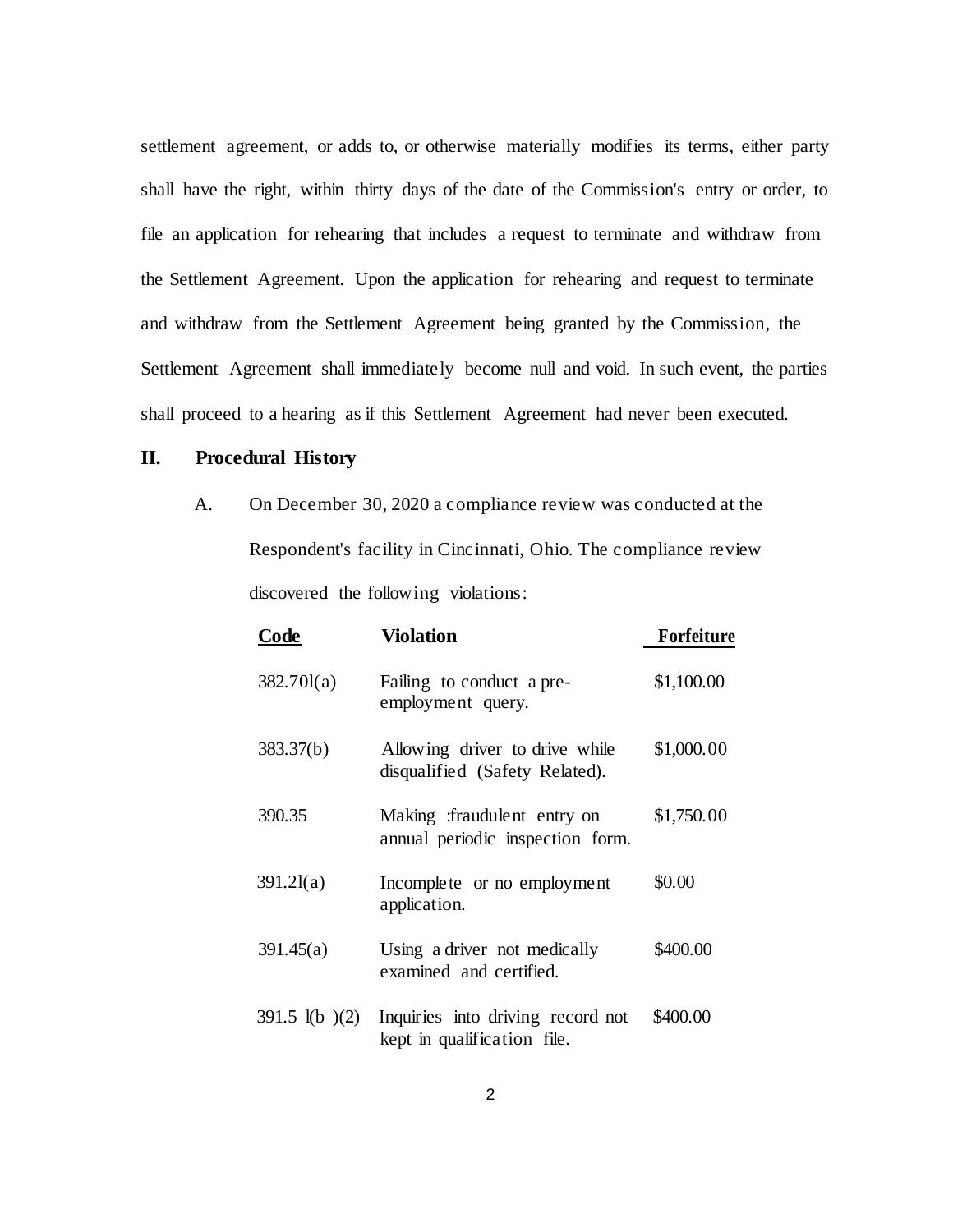| 391.51(b)(4) | Inquiries into driving record not<br>kept in qualification file.             | \$0.00      |
|--------------|------------------------------------------------------------------------------|-------------|
| 391.51(b)(5) | Failing to maintain notation of<br>annual review.                            | \$0.00      |
| 391.51(b)(6) | Failing to maintain list or<br>certificate of violations.                    | \$0.00      |
| 391.51(b)(9) | Failing to note verification of<br>medical examiner in DQ file.              | \$0.00      |
| 392.2        | Operating a vehicle in violation<br>of local/state laws - Unsafe<br>Driving. | \$0.00      |
| 395.S(a)(1)  | Failing to require a driver to<br>prepare a record of duty status.           | \$19,000.00 |
| 395.S(e)(1)  | False reports of records of duty<br>status.                                  | \$4,300.00  |
| 396.17(a)    | Using a CMV not periodically<br>inspected.                                   | \$400.00    |
| 396.19(b)    | Failing to maintain evidence of<br>inspector's qualifications.               | \$0.00      |
|              |                                                                              |             |

## **Total Amount Due:** \$28,350.00

- B. Respondent was timely served with a notice of preliminary determination in accordance with Rule 4901:2-7-12 O.A.C. for Case No. 21-CR-418153. The preliminary determination assessed Respondent \$28,350.00 for the violations.
- C. Respondent made a timely formal request for an administrative hearing pursuant to 4901:2-7-13, O.A.C.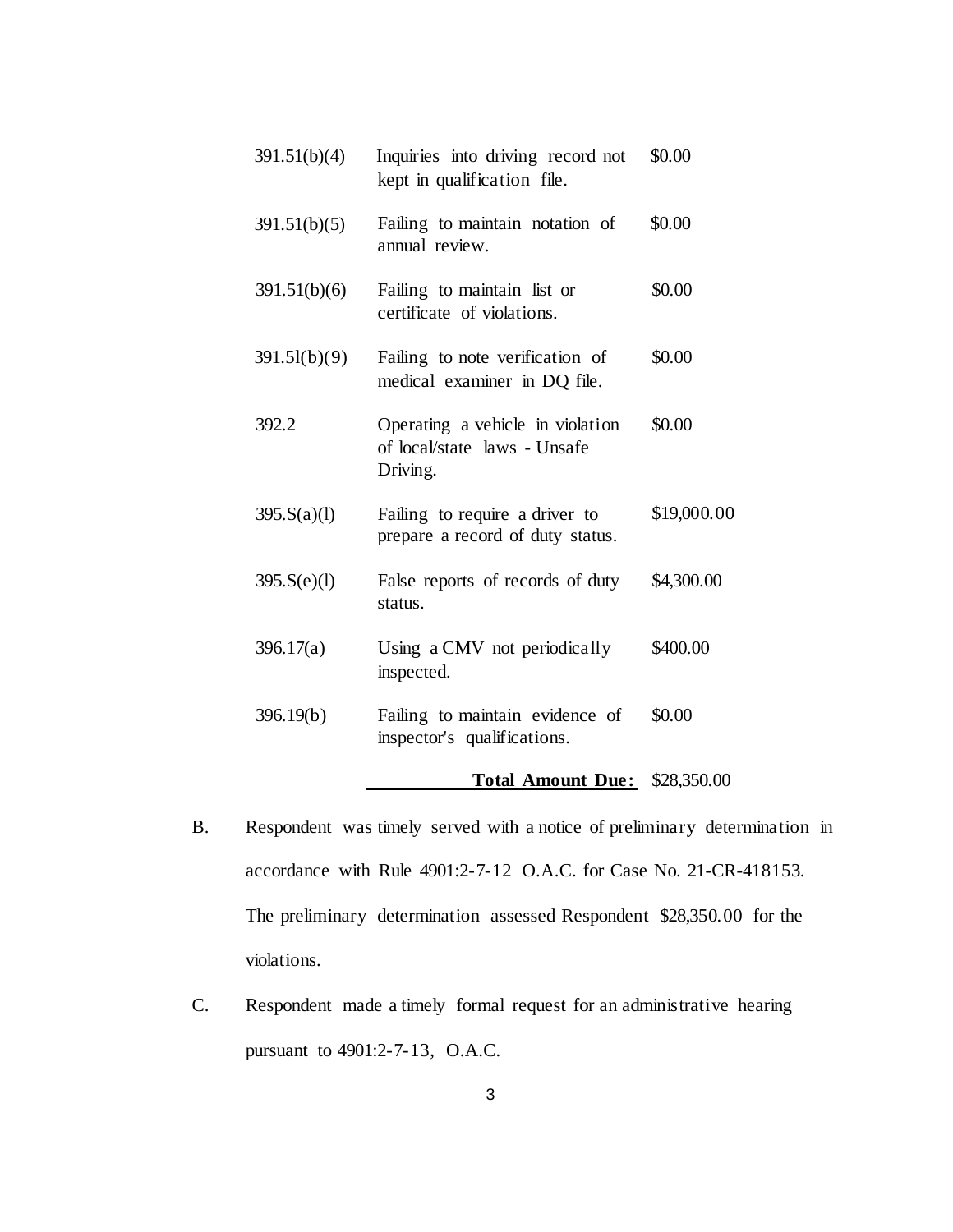D. The parties have negotiated this settlement agreement which the parties believe resolves all the issues raised in the notice of preliminary determination.

### **III. Settlement Agreement**

The parties hereto agree and recommend that the Commission find as follows:

- A. Respondent agrees to the violations listed above and recognizes that the violations may be included in the Respondent's Safety-Net Record and Respondent's history of violations insofar as it may be relevant for purposes of determining future penalty actions.
- B. Respondent and the Staff agree that the Respondent will pay a reduced forfeiture of \$19,845.00 based on Respondent's corrective action plan.
- C. Respondent shall pay the \$19,845.00 civil forfeiture in twenty-four (24) monthly payments beginning 30 days of the Commission's order approving this settlement agreement. Payment should be made by check or money order to "Treasurer State of Ohio," and mailed to: PUCO FINANCE, 180 East Broad St.,  $4<sup>th</sup>$  Floor, Columbus, OH 43215-3793. The case number (21-CR-418153) shall appear on the face of the check.
- D. Respondent and Staff agree that nothing in this settlement agreement shall prevent Staff from assessing civil forfeitures pursuant to Chapter 4901:2-7, O.A.C., as the result of future compliance reviews or roadside inspections.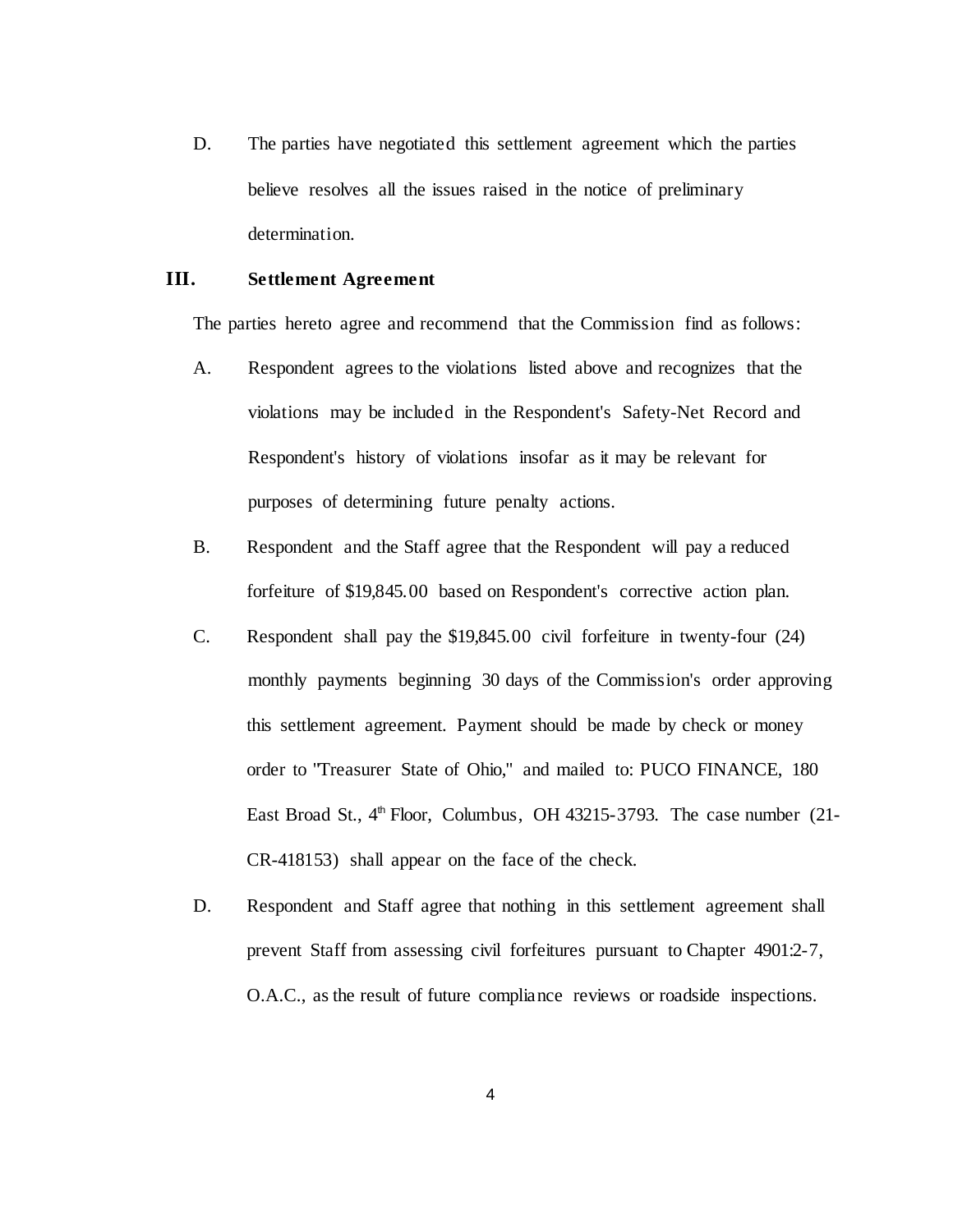- E. This settlement agreement shall not become effective until adopted by an Opinion and Order of the Commission. The date of the entry or of the Commission adopting the settlement agreement shall be considered the effective date of the settlement agreement.
- F. This settlement agreement is made in settlement of all factual or legal issues of only this case. It is not intended to have any effect whatsoever in any other case or proceeding.

# **II. Conclusion**

The Signatory parties agree that this Settlement Agreement is in the best interest of all parties, and urge the Commission to adopt the same. The undersigned respectfully request that the Commission issue an entry in accordance with the terms set forth in this Settlement Agreement.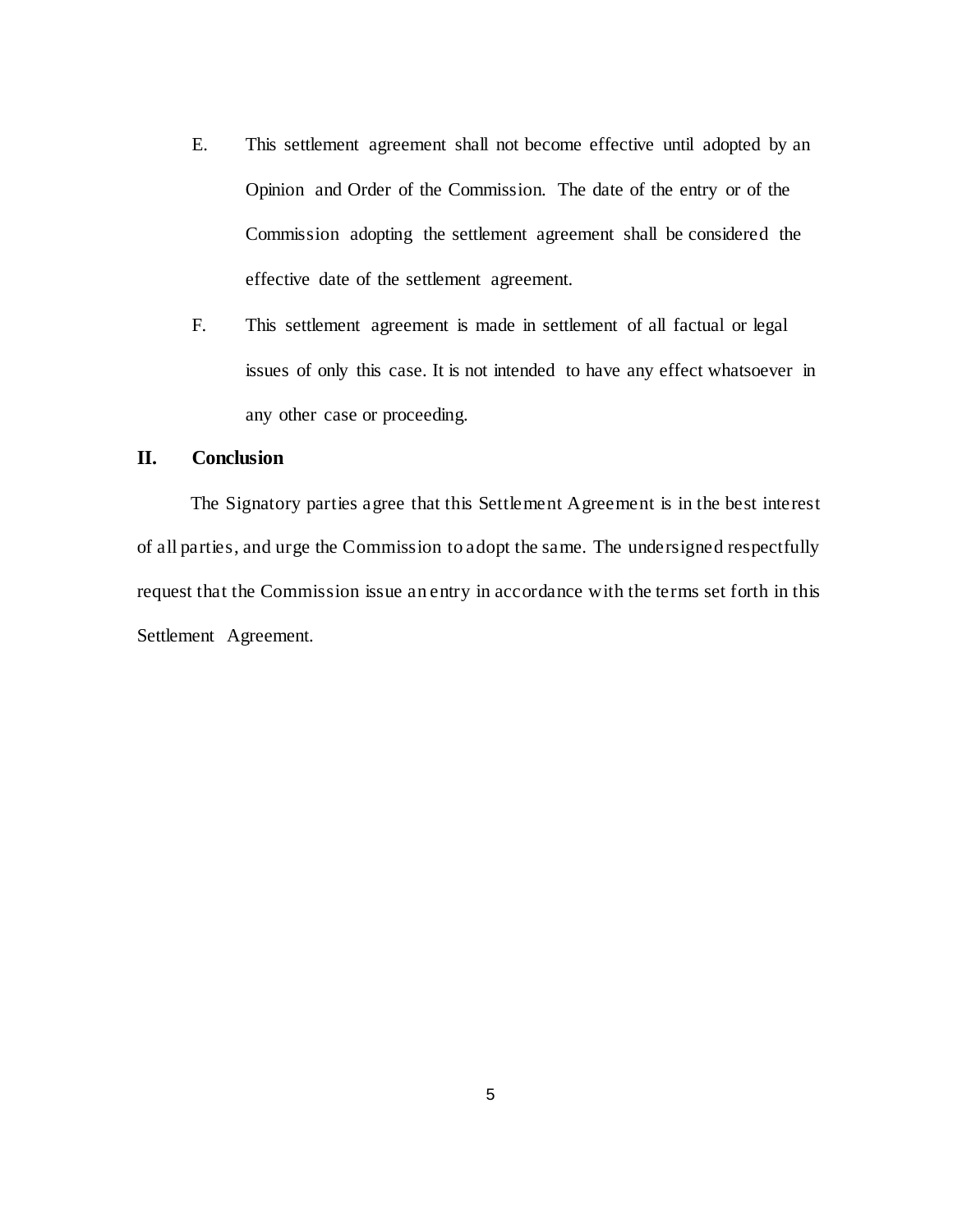The parties have manifested their consent to this Settlement Agreement by

affixing their signatures below on this 4th day of March, 2021.

 $\sqrt{s/}$ 

**Brandie James** I0999 Reed Hartman Highway Suite 309 Cincinnati, Ohio 45242

On behalf of Respondent On behalf of the Staff of the Public Utilities Commission of Ohio

*/s/Thomas G. Lindgren*

**Thomas G. Lindgren**  Assistant Attorney General Public Utilities Section 30 East Broad Street, 26th Floor Columbus, OH 43215-3414